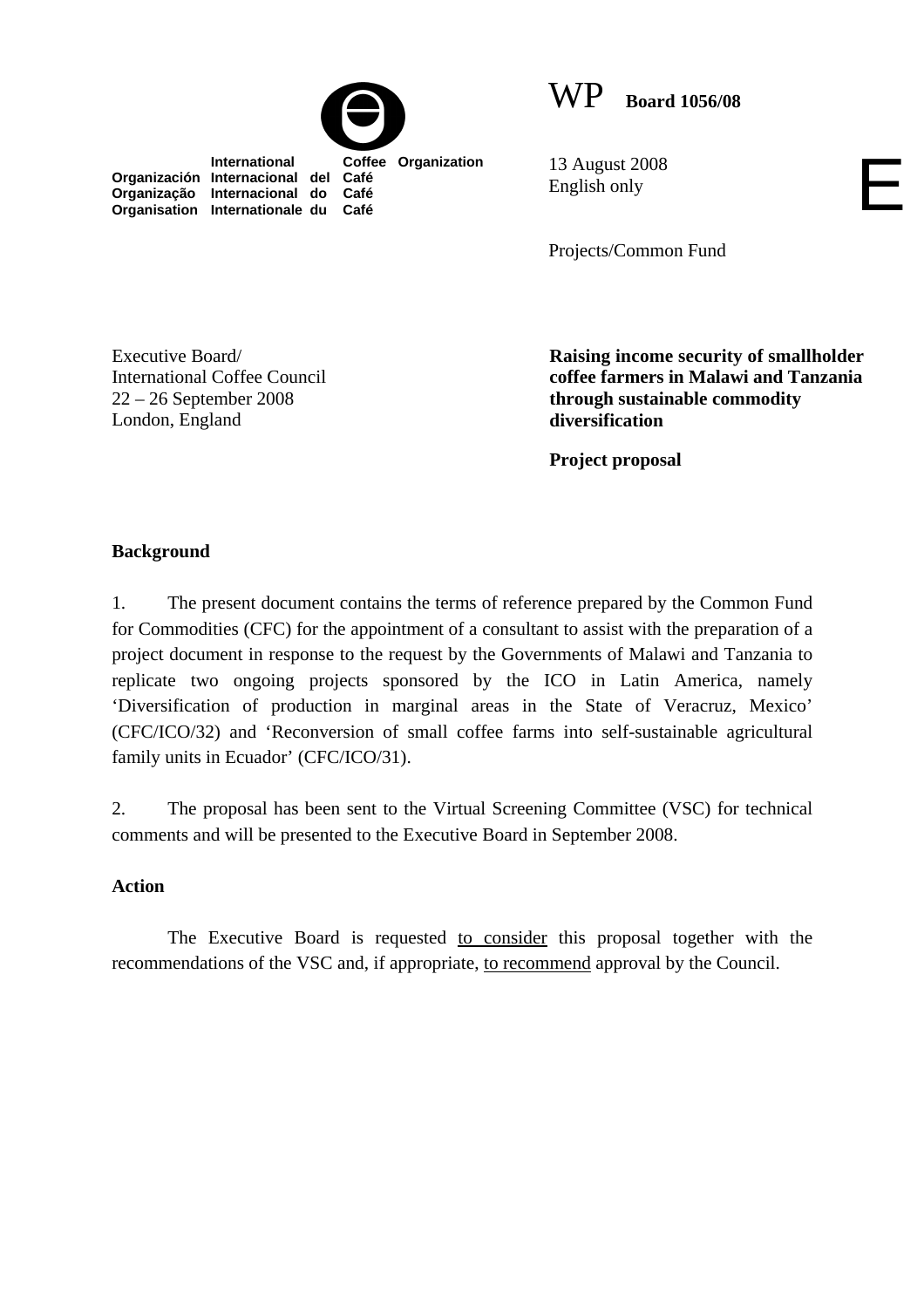### **TERMS OF REFERENCE**

# **Raising income security of smallholder coffee farmers in Malawi and Tanzania through sustainable commodity diversification CFC/ICO/47**

#### **I. Background**

The Common Fund for Commodities (CFC) has received a Concept Note requesting the replication of CFC/ICO diversification projects under implementation in Ecuador and Mexico in Malawi and Tanzania. The Governments of Malawi and Tanzania have requested the assistance of a consultant to prepare a project document 'Raising income security of smallholder coffee farmers in Malawi and Tanzania through sustainable commodity diversification'.

The central objective of the project is to promote income and food security and reduce poverty in coffee producing areas in Malawi and Tanzania. This will be achieved through the facilitation and promotion of diversification based on a value-chain management approach. The project will assist farmers in getting the optimum production mix of commodities which will guarantee a minimum income to support the household. The project will address sustainable credit schemes to finance diversification and enable farmers to access existing and new technologies. Capacity-building and the establishment of market linkages will be key parts of the project. The project will comprise the following components:

- 1. Diversification needs and opportunities analysis
- 2. Identification and implementation of vertical diversification strategies
- 3. Identification and implementation of horizontal diversification strategies
- 4. Establishment of microcredit and other market and enterprise support services
- 5. Capacity building, training and dissemination
- 6. Project coordination, supervision and monitoring

## **II. Objective**

The objective of the assignment is to assess the needs and the feasibility of enhancing the capacity of farmers to produce and sell different commodities and to prepare a full project document with clearly developed activities and components including costing of the activities. The presentation of the project proposal should be in the CFC format as outlined in the CFC Project Manual.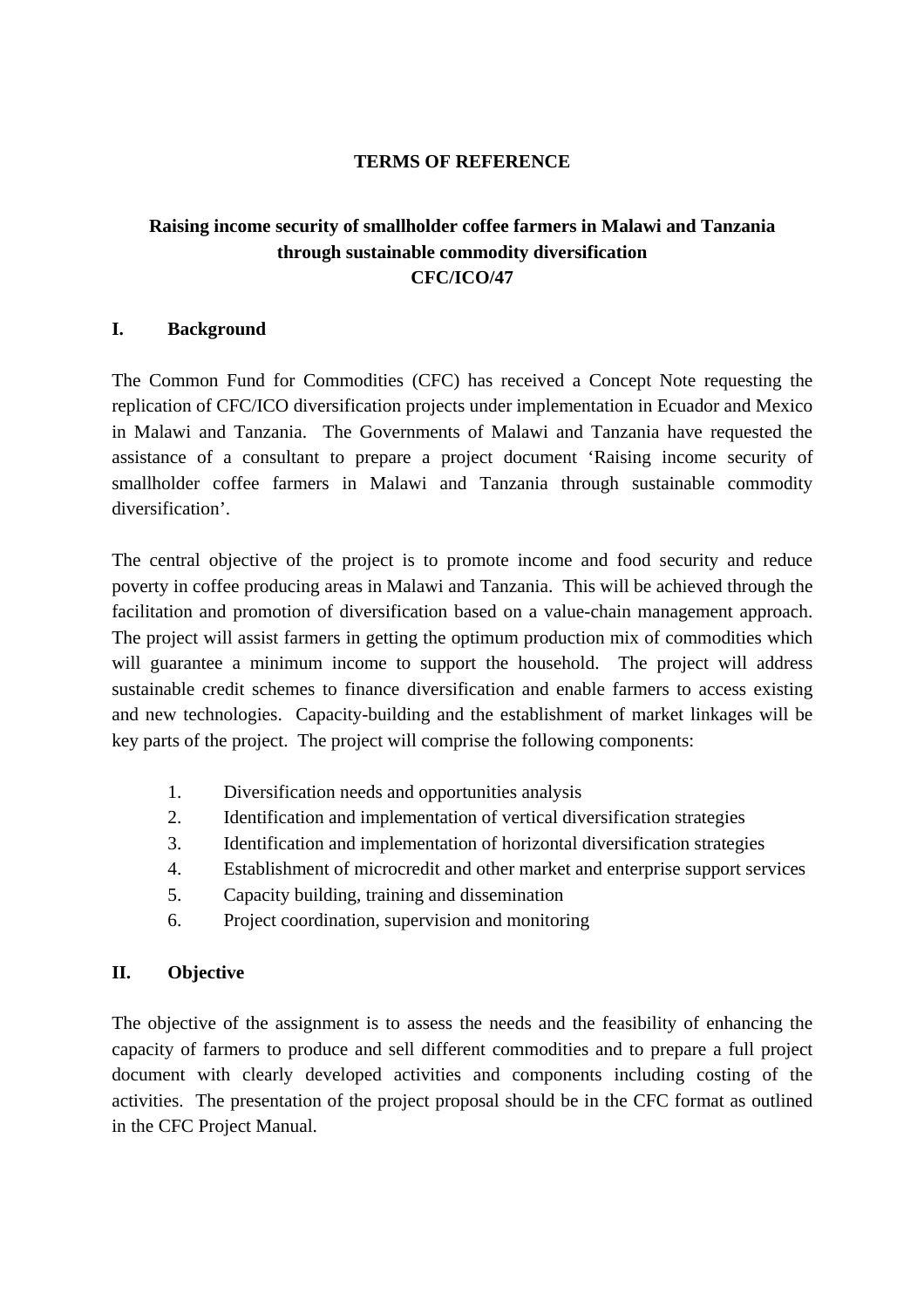### **III. Scope of Work**

The consultant is required to conduct desk reviews and to travel to Malawi and Tanzania to collect data for the preparation of a report which should include, but not be limited to:

- 1. Socio-economic profile of each country
- 2. Analytical review of data on coffee production, exports and imports covering the last 10 years at a minimum and other suitable crops for commodity diversification
- 3. Comparative advantages of each country, identification of the most suitable commodities to be included in the product mix and the most likely domestic and export markets for these products
- 4. Assess the capacity required by a Project Executing Agency (PEA) in order to implement such a project and recommend suitable PEAs
- 5. Identify the most suitable collaborating institutions and discuss their possible role in the project
- 6. In consultation with collaborating institutions work out the criteria for identifying farmers and pilot areas for commodity diversification
- 7. Identification of target markets for the proposed diversification crops including their supply chains
- 8. Structured credit scheme for farmers to design a credit structure that is suitable to the participating farmers to enable them to meet the production and market requirements of different products
- 9. Identify possible institutions which can handle rural credit

## **IV. Duration of assignment and deliverables**

The assignment will cover a period of 45 days including travel days. At the end of the 45-day period, the consultant is required to provide the CFC with a draft report, incorporating, but not limited to, information requested in the terms of reference. The report should be submitted in hard copy and electronic format in English.

## **V. Administrative arrangements**

The specific terms and conditions of service will be detailed in a contract to be executed between the CFC and the consultant(s). The consultant(s) is required to conduct desk reviews and undertake selected site visits for purposes of measurements and data collection. The CFC will provide the consultant(s) with copies of the main reports considered relevant to the assignment and the contact details of persons/organizations connected with the project. The consultant(s) may draw on any other reports and conduct other interviews as deemed necessary but appropriate reference must be made in the report. For the purposes of data